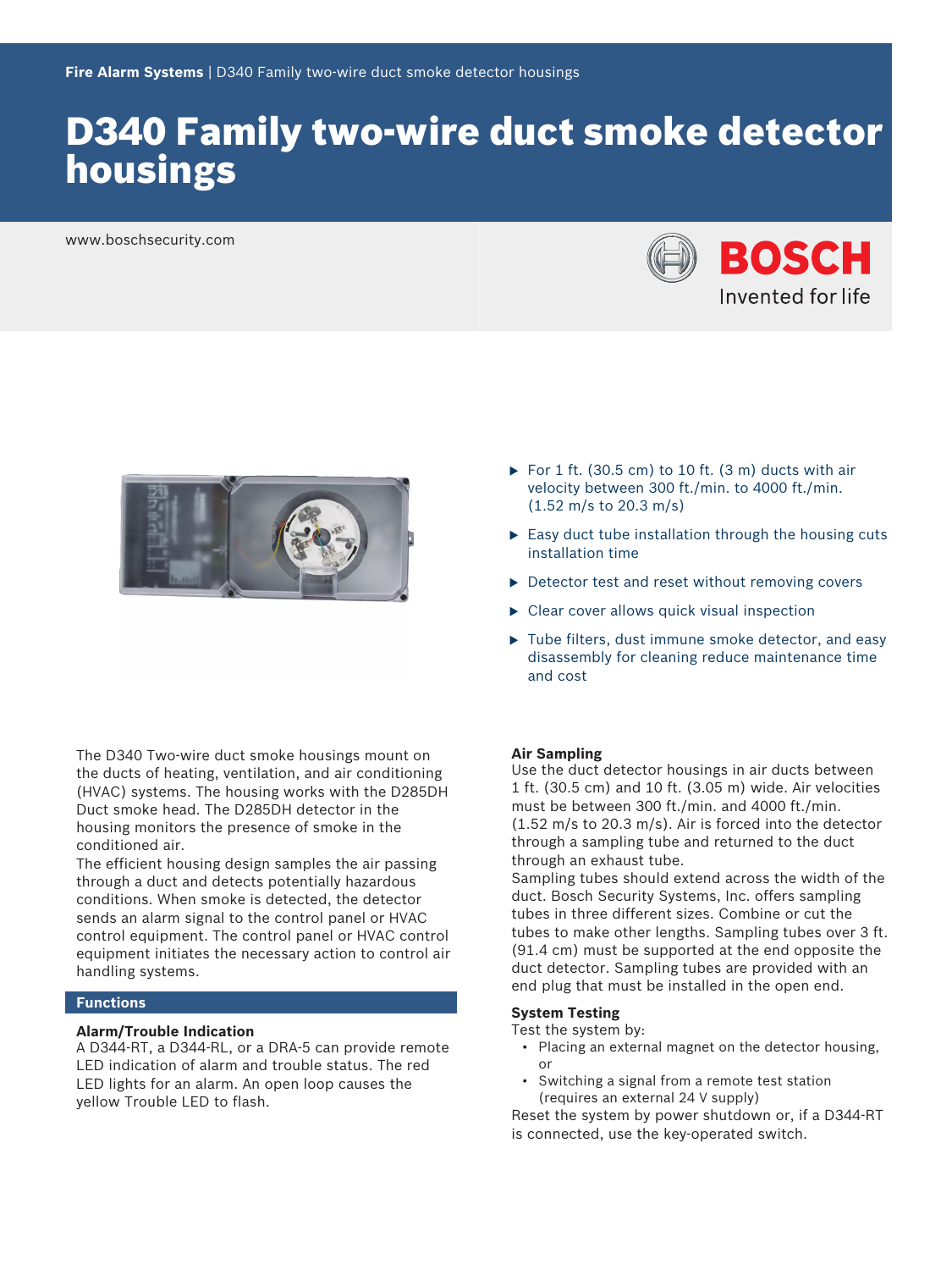#### **Certifications and approvals**

| Region    |              | <b>Regulatory compliance/quality marks</b>                     |
|-----------|--------------|----------------------------------------------------------------|
| USA       | UL           | UL 268A, Smoke Detectors for Duct Ap-<br>plication             |
|           | <b>CSFM</b>  | see www.boschsecurity.com (the Bosch<br>website)               |
| Canada    | ULC          | CAN/ULC-S529, Smoke Detectors for<br><b>Fire Alarm Systems</b> |
| Hong Kong | <b>HKFSD</b> | J-005/C/030                                                    |

#### **Installation/configuration notes**

#### **Compatible Panels**

Bosch makes no claims either written, oral, or implied that the D340 Two‑wire duct smoke housings work with any control panel other than the panels listed in the *285/286/263/603/340 Two wire Smoke Detectors Technical Service Note*.

#### **Remote Indicators**

NFPA 72 requires detectors have remote alarm indicators where duct smoke detectors are installed:

- in concealed locations
- is more than 10 ft. (3 m) above the floor
- where the detector's alarm indicator is not visible to responding personnel

The optional D344‑RT Remote test/indicator plate, D344‑RL Remote indicator plate, or DRA‑5 Remote indicator plate can satisfy this requirement.

#### **Power Considerations**

The duct detector housing is designed for a two-wire power loop of 8.5 VDC to 32 VDC. If a remote annunciator is used, an external 24 VDC/VAC supply capable of supplying 170 mA is needed.

#### **Technical specifications**

## **Electrical**

| Dependent on the control panel that must limit<br>the alarm current to 100 mA maximum.                 |
|--------------------------------------------------------------------------------------------------------|
| $0.12$ mA maximum                                                                                      |
| 25% of DC input                                                                                        |
| 22 sec maximum                                                                                         |
| 8.5 VDC to 32 VDC from two-wire loop.<br>Optional 24 VDC/VAC from control panel or<br>external supply. |
|                                                                                                        |

#### **D340 with D344-RT, D344-RL, and External Power**

|           | Loop power           | <b>External power</b> |
|-----------|----------------------|-----------------------|
|           | 8.5 V to 32 V        | 24V                   |
| Condition |                      |                       |
| • Alarm   | $< 0.120 \text{ mA}$ | 5 <sub>m</sub> A      |

| D340 with D344-RT, D344-RL, and External Power |
|------------------------------------------------|
|------------------------------------------------|

| $\cdot$ Standby | $< 0.170$ mA                         | $0.030 \,\mathrm{mA}$    |
|-----------------|--------------------------------------|--------------------------|
| $\cdot$ Trouble | Current limit to<br>$100 \text{ mA}$ | 170 mA in remote<br>test |

#### **D340 with D344-RT, D344-RL without External Power**

| Loop power | 8.5 V to 32 V           |
|------------|-------------------------|
| Condition  |                         |
| • Alarm    | $< 0.140 \text{ mA}$    |
| • Standby  | $< 0.170 \text{ mA}$    |
| • Trouble  | Current limit to 100 mA |

#### **D340 without D344-RT, D344-RL without External Power**

| 8.5 V to 32 V           |
|-------------------------|
|                         |
| $< 0.130 \text{ mA}$    |
| $< 0.150 \text{ mA}$    |
| Current limit to 100 mA |
|                         |

#### **Environmental**

| Air velocity              | 300 ft./min to 4000 ft./min (1.5 m/s to<br>$20.3 \text{ m/s}$                                                                                      |
|---------------------------|----------------------------------------------------------------------------------------------------------------------------------------------------|
| Relative humidity         | 0% to 95%, non-condensing                                                                                                                          |
| Temperature,<br>operating | +32F to +120°F (0°C to +49°C).<br>For UL listed requirements, the operating<br>temperature range is +32°F to +100°F (0°C to<br>$+37.8^{\circ}C$ ). |

### **Mechanical**

| Package Dimensions        | 18.9 in. x 7.5 in. X 7.8 in. (48 cm x 19 cm x   |
|---------------------------|-------------------------------------------------|
| (LxWxH)                   | $19.8 \,\mathrm{cm}$ )                          |
| <b>Product Dimensions</b> | 15.5 in. x 4.3 in. x 6.5 in. (39.5 cm x 11 cm x |
| (LxWxH)                   | $16.5 \,\mathrm{cm}$ )                          |
| Material                  | High-impact fire-retardant polymer plastic      |
| Weight<br>Gross<br>Net    | $4.23$ lb. $(1.92$ kg)<br>3.84 lb. (1.74 kg)    |